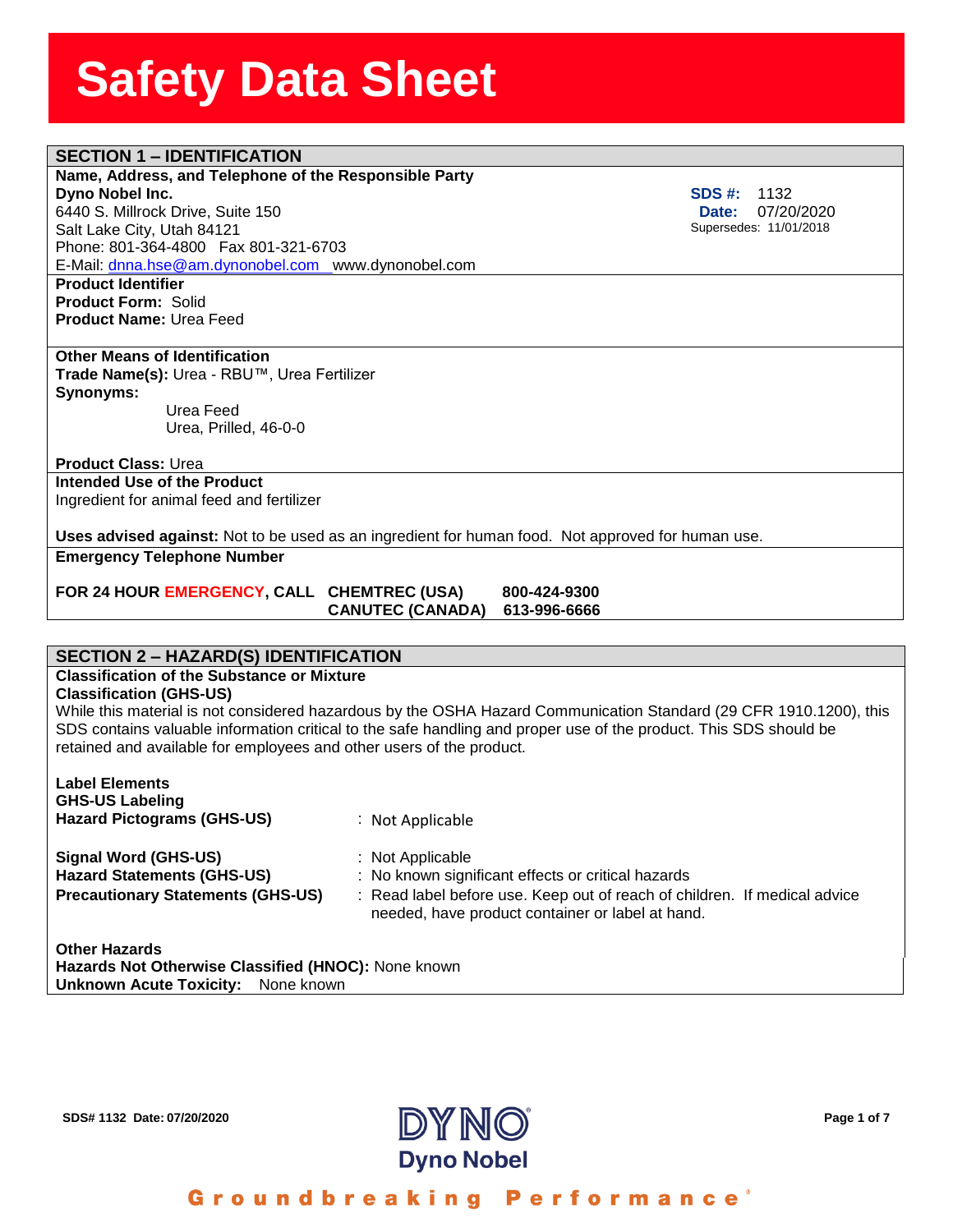### **SECTION 3 - COMPOSITION/INFORMATION ON INGREDIENTS**

#### **Mixture**

| <b>Mixture</b>  |                           |             |                                    |
|-----------------|---------------------------|-------------|------------------------------------|
| <b>Name</b>     | <b>Product identifier</b> | % (w/w)     | Ingredient Classification (GHS-US) |
| Urea            | (CAS No) 57-13-6          | $98 - 99$   | Not Classified                     |
| Methylenediurea | (CAS No) 68611-64-3       | $0.3 - 0.5$ | Aquatic Chronic 3, H412            |
| <b>Biuret</b>   | (CAS No) 108-19-0         | $0.4 - 0.5$ | Not Classified                     |

Ingredients, other than those mentioned above, as used in this product are not hazardous as defined under current Department of Labor regulations or are present in deminimus concentrations (less than 0.1% for carcinogens, less than 1.0% for other hazardous materials).

#### **SECTION 4 - FIRST AID MEASURES**

#### **Description of First Aid Measures**

**Eye Contact:** Immediately flush with large amounts of water, including under the eyelids. If pain or irritation persists, seek medical attention.

**Inhalation:** Remove to fresh air and keep at rest in a position comfortable for breathing. Obtain medical attention if breathing difficulty persists.

**Skin Contact:** Remove contaminated clothing. Rinse immediately with plenty of water. Obtain medical attention if irritation develops or persists. Wash contaminated clothing before reuse.

**Ingestion:** Do not induce vomiting. Get medical attention immediately.

#### **Most Important Symptoms and Effects Both Acute and Delayed**

**General:** May cause skin irritation and eye irritation.

**Inhalation:** May cause respiratory irritation.

**Skin Contact:** May cause skin irritation.

**Eye Contact:** May cause eye irritation.

**Ingestion:** Do not induce vomiting. Get medical attention immediately.

**Chronic Symptoms:** None expected under normal conditions of use.

**Indication of Any Immediate Medical Attention and Special Treatment Needed**

If exposed and feeling unwell, seek medical advice (show the label where possible).

#### **SECTION 5 - FIRE-FIGHTING MEASURES**

#### **Extinguishing Media**

**Suitable Extinguishing Media:** Use extinguishing media appropriate for surrounding fire.

**Unsuitable Extinguishing Media:** Do not use a heavy water stream. Use of heavy stream of water may spread fire. **Special Hazards Arising from the Substance or Mixture**

**Fire Hazard:** Not considered combustible but may decompose at high temperatures.

**Explosion Hazard:** Product is not explosive.

**Reactivity:** Hazardous reactions will not occur under normal conditions.

#### **Advice for Firefighters**

**Precautionary Measures Fire:** Promptly isolate the scene by removing all persons from the vicinity of the incident if there is a fire. Move containers from fire area if this can be done without risk. Use water spray to keep fire-exposed containers cool. Collect contaminated fire-fighting water separately. It must not enter the sewage system. Exercise caution when fighting any chemical fire.

**Firefighting Instructions:** Urea will not burn or support combustion but will decompose into noxious, poisonous gas when exposed to the high temperatures of a fire. Firefighters should wear self-contained breathing apparatus and full protective clothing.

**Protection During Firefighting:** Do not enter fire area without proper protective equipment, including respiratory protection.

**Hazardous Combustion Products**: Ammonia and Nitrogen Oxides (Nitric Oxide and Nitrogen Dioxide).

**SDS# 1132 Date: 07/20/2020 Page 2 of 7**



Groundbreaking **Performance**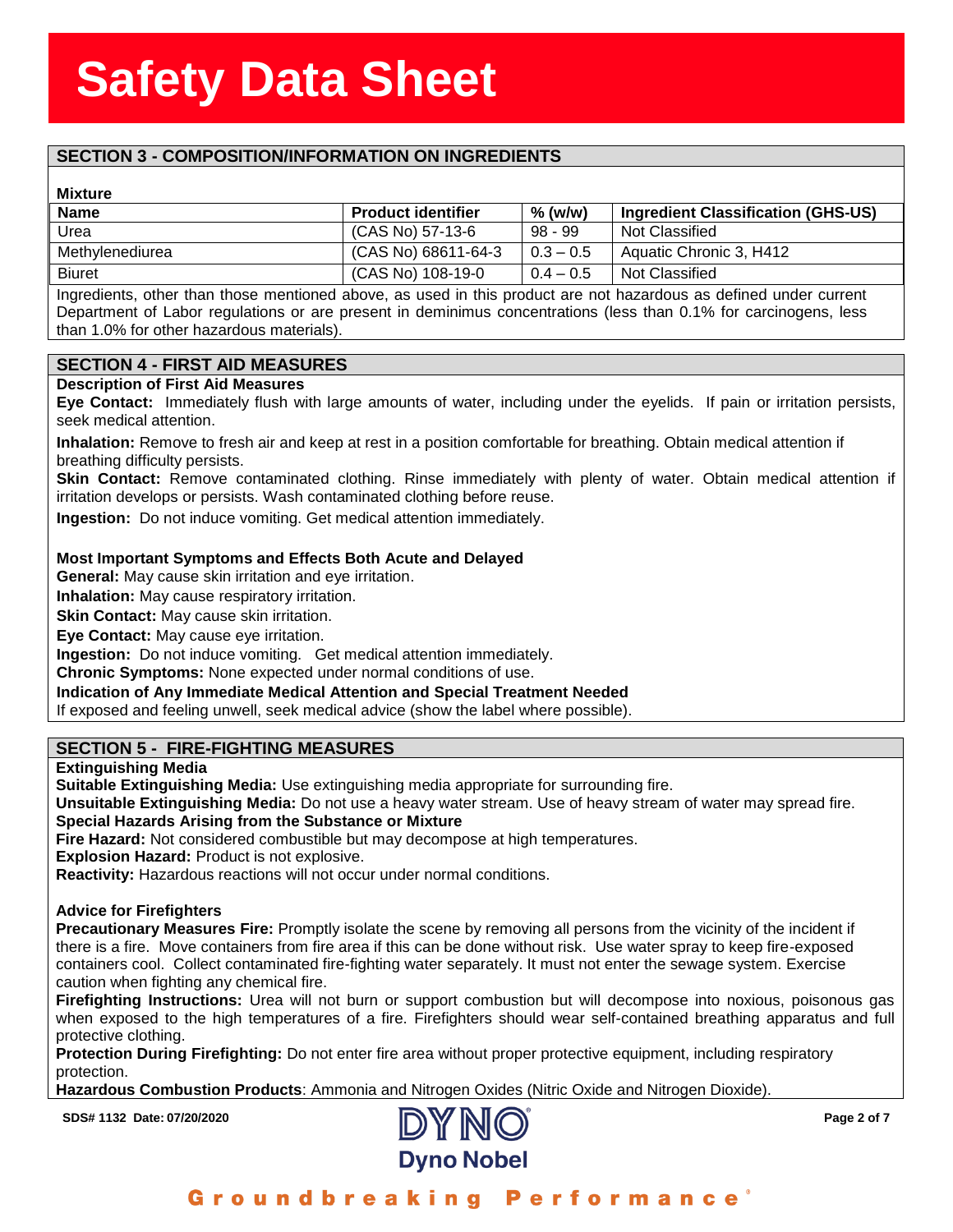**Reference to Other Sections:** Refer to section 9 for flammability properties.

**SECTION 6 - ACCIDENTAL RELEASE MEASURES**<br>Personal Precautions, Protective Equipment and Emerg **Personal Precautions, Protective Equipment and Emergency Procedures General Measures:** Avoid all contact with skin, eyes, or clothing. Avoid breathing dust. **For Non-Emergency Personnel Protective Equipment:** Use appropriate personal protection equipment (PPE). **Emergency Procedures:** Evacuate unnecessary personnel. **For Emergency Personnel** Protective Equipment: Equip cleanup crew with proper protection. **Emergency Procedures:** Ventilate area.

**Environmental Precautions** Prevent entry to sewers and public waters.

**Methods and Material for Containment and Cleaning Up**

**For Containment:** Contain any spills to prevent migration and entry into sewers or streams. **Methods for Cleaning Up:** Clean up spills immediately and dispose of waste safely. Transfer spilled material to a suitable container for disposal. Contact competent authorities as appropriate after a spill.

**Reference to Other Sections**

See heading 8, Exposure Controls and Personal Protection

#### **SECTION 7 - HANDLING AND STORAGE**

#### **Precautions for Safe Handling**

Store in compliance with all Federal, State, and local regulations. Store in a well-ventilated area, away from incompatible materials or sources of heat and ignition. Empty containers may contain residue and can be dangerous if exposed to hot work conditions. Do not pressurize, cut, weld, braze, solder, drill, grind or expose contaminated containers to heat, flames, sparks or other sources of ignition; as they may evolve noxious fumes.

**Hygiene Measures:** Handle in accordance with good industrial hygiene and safety procedures. Wash hands and other exposed areas with mild soap and water before eating, drinking or smoking and when leaving work.

#### **Conditions for Safe Storage, Including Any Incompatibilities**

**Storage Conditions:** Store in a dry, cool and well-ventilated place. Keep container closed when not in use. Keep/Store away from direct sunlight, extremely high or low temperatures and incompatible materials.

**Incompatible Materials:** Strong acids. Strong bases. Strong oxidizers. Aldehydes.

#### **SECTION 8 - EXPOSURE CONTROLS/PERSONAL PROTECTION**

#### **Control Parameters**

No Occupational Exposure Limits (OELs) have been established for this product or its chemical components.

**Exposure Controls**

**Appropriate Engineering Controls:** Ensure adequate ventilation, especially in confined areas. Emergency eye wash fountains and safety showers should be available but are not required.

**Personal Protective Equipment:** Safety glasses, gloves and general work clothing are recommended. Where ventilation is insufficient, wear respiratory protection. Wearing of appropriate protective clothing and gloves is suggested if epidermal sensitivity develops.





Groundbreaking Performance'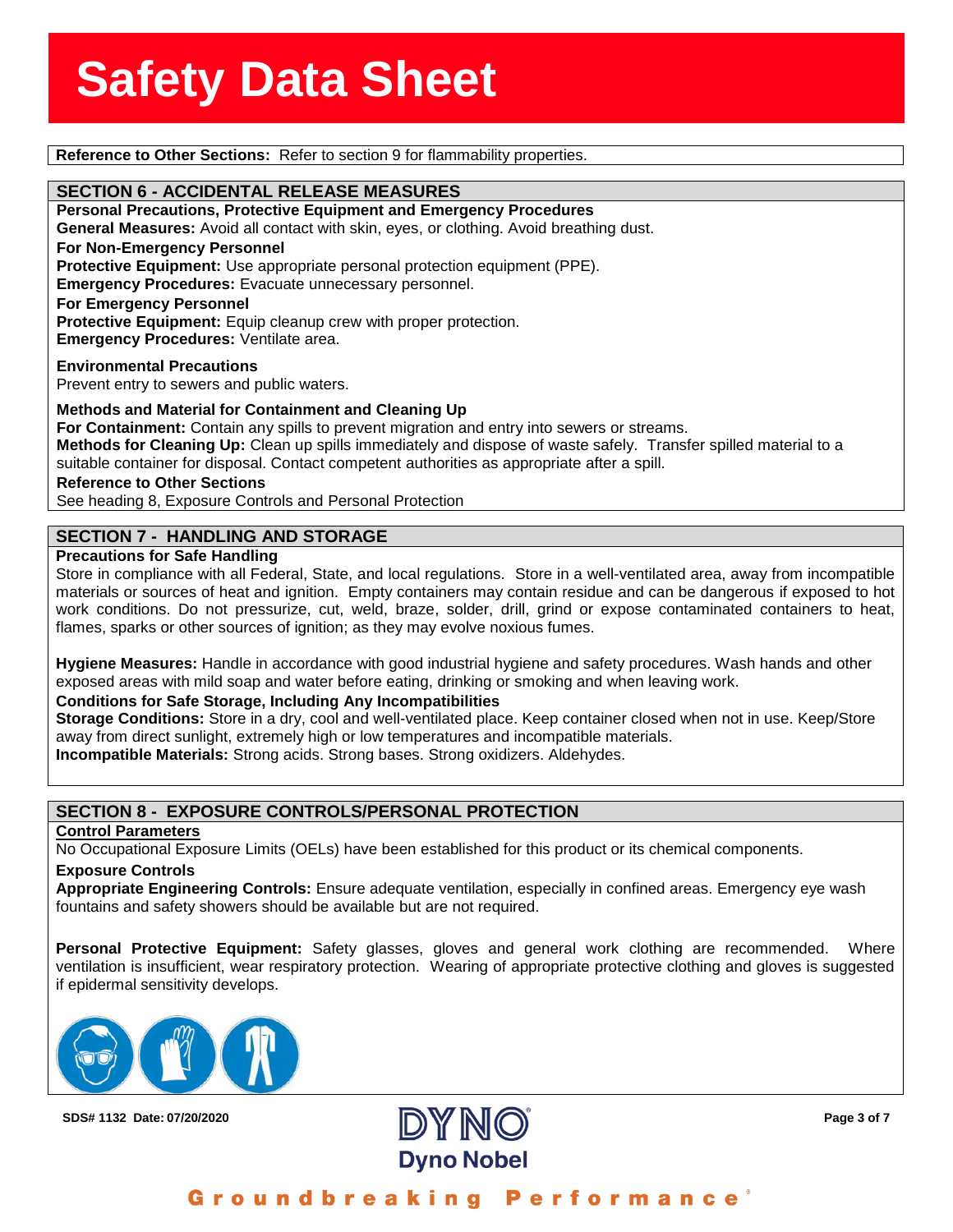### **Solution**<br> **Materials for Protective Clothing:** Not specified

**Hand Protection:** Wear appropriate protective gloves.

**nd Protection:** Wear appro<br>**e Protection:** Chemical gog<br>in and Body Protection: W **Eye Protection:** Chemical goggles or safety glasses.

**Skin and Body Protection:** Wear suitable protective clothing to avoid skin contact.

**Respiratory Protection:** Use a NIOSH-approved respirator or self-contained breathing apparatus whenever exposure may exceed established Occupational Exposure Limits.

**Environmental Exposure Controls:** Shovel spilled material into containers for disposal. Do not flush to surface water. Spilled chemical can be used as fertilizer (46-0-0). Follow applicable Federal, State and local reporting requirements. **Consumer Exposure Controls:** Do not eat, drink or smoke during use

#### **SECTION 9 - PHYSICAL AND CHEMICAL PROPERTIES**

| <b>Information on Basic Physical and Chemical Properties</b> |   |                                                                      |  |  |
|--------------------------------------------------------------|---|----------------------------------------------------------------------|--|--|
| <b>Physical State</b>                                        |   | Solid                                                                |  |  |
| Appearance                                                   |   | White crystalline                                                    |  |  |
| Odor                                                         |   | Slight ammonia odor                                                  |  |  |
| <b>Odor Threshold</b>                                        |   | Not available                                                        |  |  |
| pH                                                           |   | 7.2 @ 10% solution                                                   |  |  |
| <b>Relative Evaporation Rate (butylacetate=1)</b>            | ÷ | Not available                                                        |  |  |
| <b>Melting Point</b>                                         |   | 133 °C (271 °F)                                                      |  |  |
| <b>Freezing Point</b>                                        |   | Not available                                                        |  |  |
| <b>Boiling Point</b>                                         |   | Not available                                                        |  |  |
| <b>Flash Point</b>                                           |   | Not available                                                        |  |  |
| <b>Auto-ignition Temperature</b>                             |   | Not available                                                        |  |  |
| <b>Decomposition Temperature</b>                             |   | 135 °C (275 °F)                                                      |  |  |
| <b>Flammability (solid, gas)</b>                             |   | Not available                                                        |  |  |
| <b>Lower Flammable Limit</b>                                 |   | Not available                                                        |  |  |
| <b>Upper Flammable Limit</b>                                 |   | Not available                                                        |  |  |
| <b>Vapor Pressure</b>                                        |   | .08 kPa (.06 mm Hg) [room temperature]                               |  |  |
| Relative Vapor Density at 20 °C                              |   | Not available                                                        |  |  |
| <b>Relative Density</b>                                      |   | 1.33                                                                 |  |  |
| <b>Specific Gravity</b>                                      |   | $0.74 - 0.83$ g/cc (46 - 52 lb/ft <sup>3</sup> )                     |  |  |
| <b>Solubility</b>                                            |   | In water: 112.4 g/100ml @ 20 °C (68 °F)                              |  |  |
| <b>Partition coefficient: n-octanol/water</b>                |   | $-1.59$                                                              |  |  |
| <b>Viscosity</b>                                             |   | Not available                                                        |  |  |
| <b>Explosion Data - Sensitivity to Mechanical</b>            |   | Not expected to present an explosion hazard due to mechanical        |  |  |
| <b>Impact</b>                                                |   | impact.                                                              |  |  |
| <b>Explosion Data - Sensitivity to Static</b>                |   | Not expected to present an explosion hazard due to static discharge. |  |  |
| <b>Discharge</b>                                             |   |                                                                      |  |  |



Groundbreaking Performance°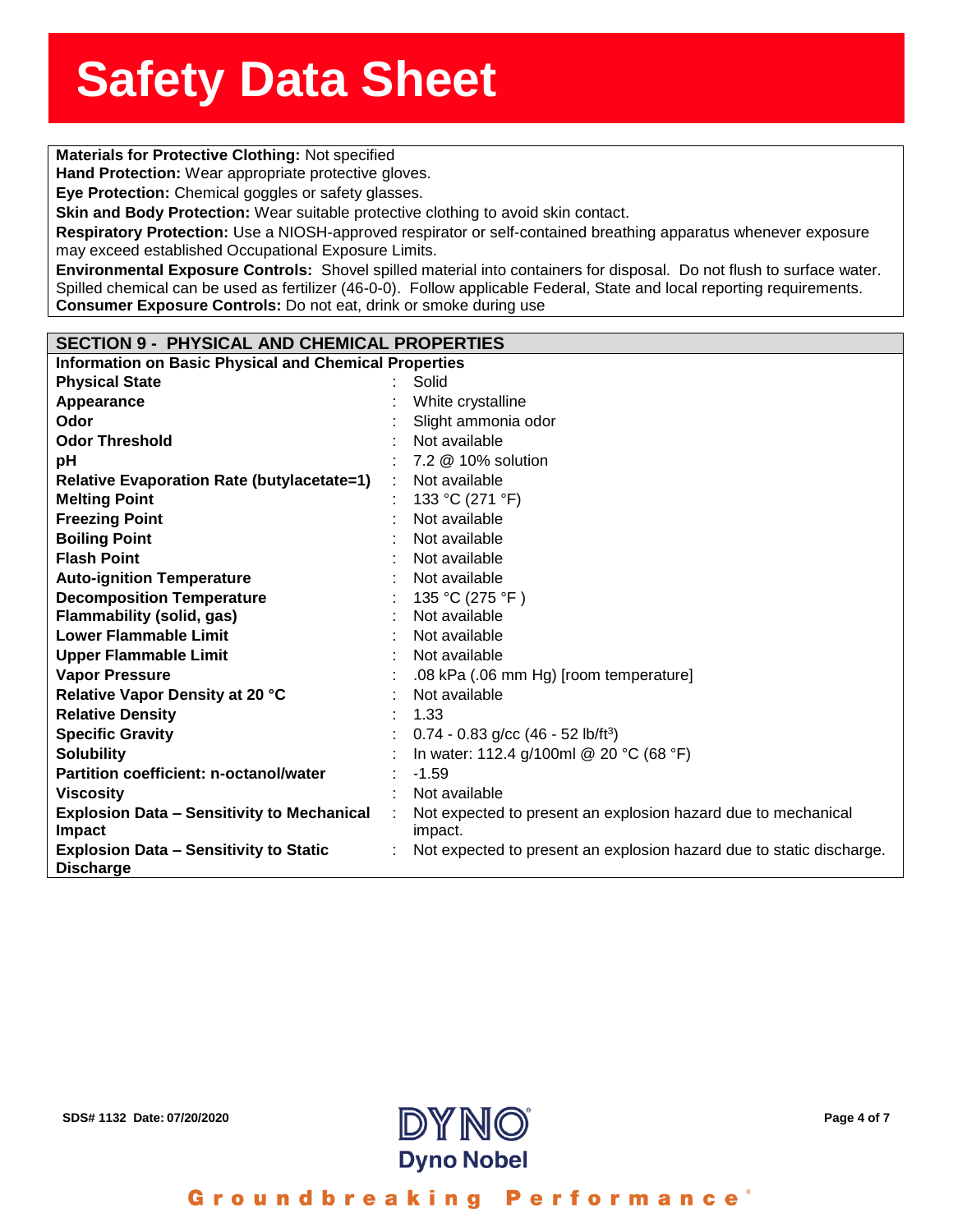### **SECTION 10 - STABILITY AND REACTIVITY**

**Reactivity:** Hazardous reactions will not occur under normal conditions.

**Reactivity:** Hazardous reactions will not occur under normal conditions.<br>**Chemical Stability:** Stable. Decomposes at about 135°C, just above its melting point. Can be made explosive when<br>dissolved in Nitric Aci **Chemical Stability:** Stable. Decomposes at about 135°C, just above its melting point. Can be made explosive when section 7).

**Possibility of Hazardous Reactions:** Hazardous polymerization will not occur.

**Conditions to Avoid:** Avoid exposing containers to heat or flame. Keep separated from incompatible materials. Avoid moisture while in storage as urea will readily absorb moisture. Incompatible materials.

**Incompatible Materials:** Nitric Acid, gallium, perchlorate, strong oxidizing agents, caustics and alkalis.

**Hazardous Decomposition Products:** Ammonia and Nitrogen Oxides (Nitric Oxide and Nitrogen Dioxide).

#### **SECTION 11 - TOXICOLOGICAL INFORMATION**

#### **Information on Toxicological Effects - Product Acute Toxicity:** Not classified **LD50 and LC50 Data:** Not available**Skin Corrosion/Irritation:** May cause skin irritation. **Serious Eye Damage/Irritation:** Causes eye irritation. **Respiratory or Skin Sensitization:** Not classified **Germ Cell Mutagenicity:** Not classified**Teratogenicity:** Not classified**Carcinogenicity:** Not classified **Specific Target Organ Toxicity (Repeated Exposure):** Not classified **Reproductive Toxicity:** Not classified **Specific Target Organ Toxicity (Single Exposure):** Not classified **Aspiration Hazard:** Not classified **Symptoms/Injuries After Inhalation:** Excessive inhalation of the dust may cause sore throat, coughing and irritation of mucous membranes and the respiratory tract. **Symptoms/Injuries After Skin Contact:** May cause skin irritation. **Symptoms/Injuries After Eye Contact:** Dust and micro particles are likely to cause eye irritation. **Symptoms/Injuries After Ingestion:** Abdominal pain, nausea, vomiting and gastrointestinal irritation may result. (Urea is a protein to ruminants, animals with the enzyme Urease in their digestive systems, but is moderately toxic to humans when ingested). **Chronic Symptoms:** None expected under normal conditions of use. **Information on Toxicological Effects - Ingredient(s) LD50 and LC50 Data: Urea (57-13-6)** LD50 Oral Rat 8471 mg/kg **Methylenediurea (68611-64-3)** LD50 Oral Rat  $\vert$  > 2000 mg/kg

| <b>SECTION 12: ECOLOGICAL INFORMATION</b> |                                                                         |  |  |  |
|-------------------------------------------|-------------------------------------------------------------------------|--|--|--|
| <b>Toxicity</b><br>Not classified         |                                                                         |  |  |  |
|                                           |                                                                         |  |  |  |
| Urea (57-13-6)                            |                                                                         |  |  |  |
| LC50 Fish 1                               | 16200 - 18300 mg/l (Exposure time: 96 h - Species: Poecilia reticulata) |  |  |  |
| EC50 Daphnia 1                            | 3910 mg/l (Exposure time: 48 h - Species: Daphnia magna [static])       |  |  |  |
| Methylenediurea (68611-64-3)              |                                                                         |  |  |  |
| EC50 Daphnia 1                            | > 150 mg/l (Exposure time: 48 h - Species: Daphnia magna [static])      |  |  |  |



Groundbreaking Performance'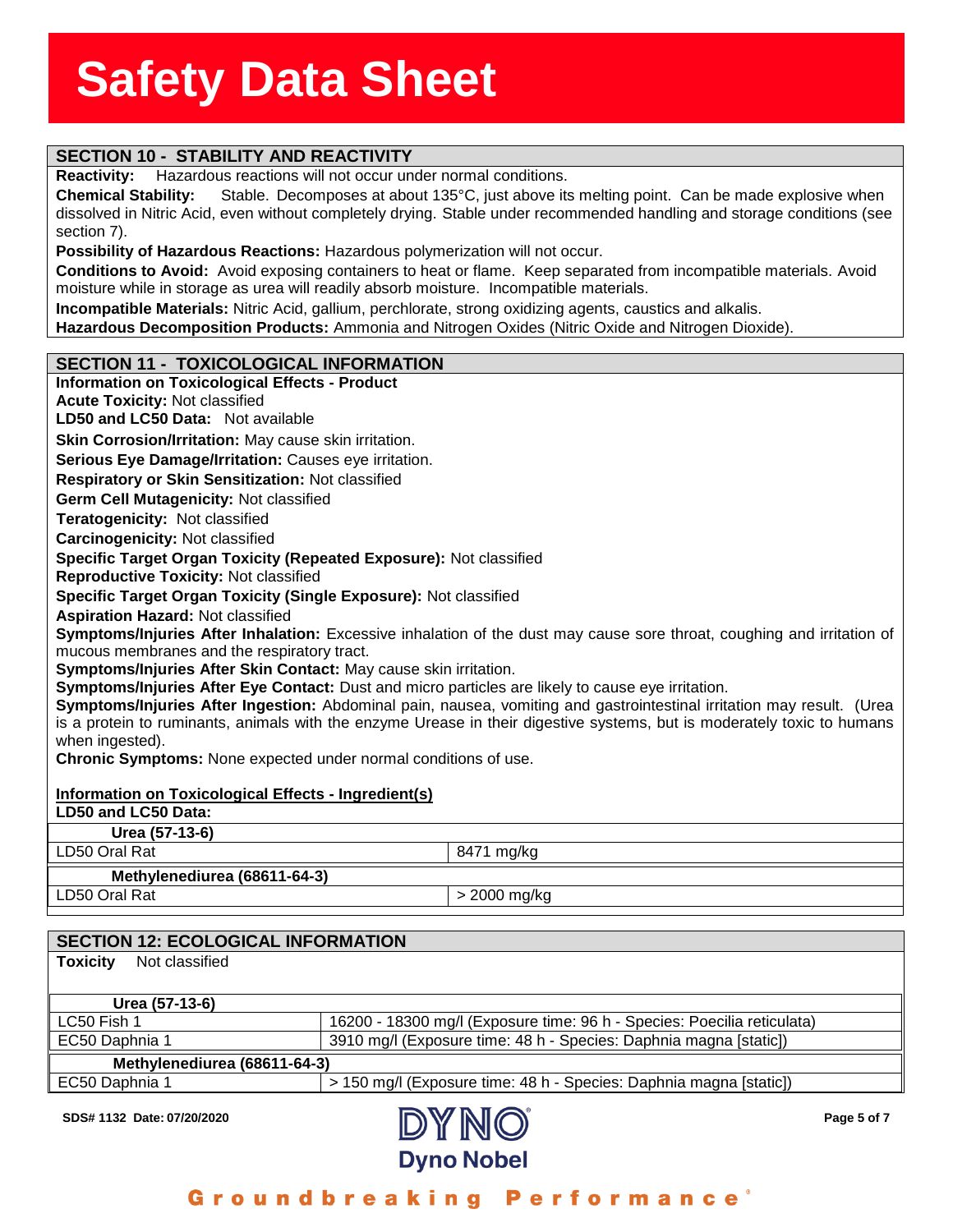| Persistence and Degradability Not available                                                                  |                  |                                                                                                             |  |  |  |
|--------------------------------------------------------------------------------------------------------------|------------------|-------------------------------------------------------------------------------------------------------------|--|--|--|
| <b>Bioaccumulative Potential</b>                                                                             |                  |                                                                                                             |  |  |  |
| Urea (57-13-6)                                                                                               |                  |                                                                                                             |  |  |  |
| BCF fish 1                                                                                                   | < 10             |                                                                                                             |  |  |  |
| Log Pow                                                                                                      | -1.59 (at 25 °C) |                                                                                                             |  |  |  |
| <b>Mobility in Soil</b> Not available                                                                        |                  |                                                                                                             |  |  |  |
| <b>Other Adverse Effects</b>                                                                                 |                  |                                                                                                             |  |  |  |
| <b>Other Information: None</b>                                                                               |                  |                                                                                                             |  |  |  |
| <b>SECTION 13 - DISPOSAL CONSIDERATIONS</b>                                                                  |                  |                                                                                                             |  |  |  |
|                                                                                                              |                  | Waste Disposal Recommendations: Dispose of waste material in accordance with all local, regional, national, |  |  |  |
| provincial, territorial and international regulations. Transport in closed containers.                       |                  |                                                                                                             |  |  |  |
| Additional Information: Spilled chemical can be used as fertilizer.                                          |                  |                                                                                                             |  |  |  |
|                                                                                                              |                  |                                                                                                             |  |  |  |
| <b>SECTION 14 - TRANSPORT INFORMATION</b><br>14.1 In Accordance with DOT Not regulated for transport.        |                  |                                                                                                             |  |  |  |
| 14.2 In Accordance with IMDG Not regulated for transport.                                                    |                  |                                                                                                             |  |  |  |
| 14.3 In Accordance with IATA Not regulated for transport.                                                    |                  |                                                                                                             |  |  |  |
| 14.4 In Accordance with TDG Not regulated for transport.                                                     |                  |                                                                                                             |  |  |  |
|                                                                                                              |                  |                                                                                                             |  |  |  |
| <b>SECTION 15 - REGULATORY INFORMATION</b>                                                                   |                  |                                                                                                             |  |  |  |
| <b>US Federal Regulations</b>                                                                                |                  |                                                                                                             |  |  |  |
| Urea                                                                                                         |                  |                                                                                                             |  |  |  |
| <b>SARA Section 311/312 Hazard Classes</b>                                                                   |                  | Immediate (acute) health hazard                                                                             |  |  |  |
| Urea (57-13-6)                                                                                               |                  |                                                                                                             |  |  |  |
| Listed on the United States TSCA (Toxic Substances Control Act) inventory                                    |                  |                                                                                                             |  |  |  |
| Biuret (108-19-0)                                                                                            |                  |                                                                                                             |  |  |  |
| Listed on the United States TSCA (Toxic Substances Control Act) inventory                                    |                  |                                                                                                             |  |  |  |
| <b>EPA TSCA Regulatory Flag</b>                                                                              |                  | T - T - indicates a substance that is the subject of a Section                                              |  |  |  |
|                                                                                                              |                  | 4 test rule under TSCA.                                                                                     |  |  |  |
| Methylenediurea (68611-64-3)                                                                                 |                  |                                                                                                             |  |  |  |
| Listed on the United States TSCA (Toxic Substances Control Act) inventory                                    |                  |                                                                                                             |  |  |  |
| <b>EPA TSCA Regulatory Flag</b>                                                                              |                  | T - T - indicates a substance that is the subject of a Section<br>4 test rule under TSCA.                   |  |  |  |
| <b>US State Regulations</b>                                                                                  |                  |                                                                                                             |  |  |  |
| Urea (57-13-6)                                                                                               |                  |                                                                                                             |  |  |  |
| U.S. - Minnesota - Hazardous Substance List                                                                  |                  |                                                                                                             |  |  |  |
| U.S. - Texas - Effects Screening Levels - Long Term                                                          |                  |                                                                                                             |  |  |  |
| U.S. - Texas - Effects Screening Levels - Short Term                                                         |                  |                                                                                                             |  |  |  |
| <b>Canadian Regulations</b>                                                                                  |                  |                                                                                                             |  |  |  |
| Urea (57-13-6)                                                                                               |                  |                                                                                                             |  |  |  |
| <b>WHMIS Classification</b>                                                                                  |                  | Class D Division 2 Subdivision B - Toxic material causing other toxic effects                               |  |  |  |
|                                                                                                              |                  |                                                                                                             |  |  |  |
|                                                                                                              |                  |                                                                                                             |  |  |  |
| Urea (57-13-6)                                                                                               |                  |                                                                                                             |  |  |  |
| Listed on the Canadian DSL (Domestic Substances List) inventory.                                             |                  |                                                                                                             |  |  |  |
| <b>WHMIS Classification</b><br>Class D Division 2 Subdivision B - Toxic material causing other toxic effects |                  |                                                                                                             |  |  |  |
| SDS# 1132 Date: 07/20/2020                                                                                   |                  | Page 6 of 7                                                                                                 |  |  |  |
|                                                                                                              |                  | <b>Dyno Nobel</b>                                                                                           |  |  |  |

Groundbreaking Performance<sup>®</sup>